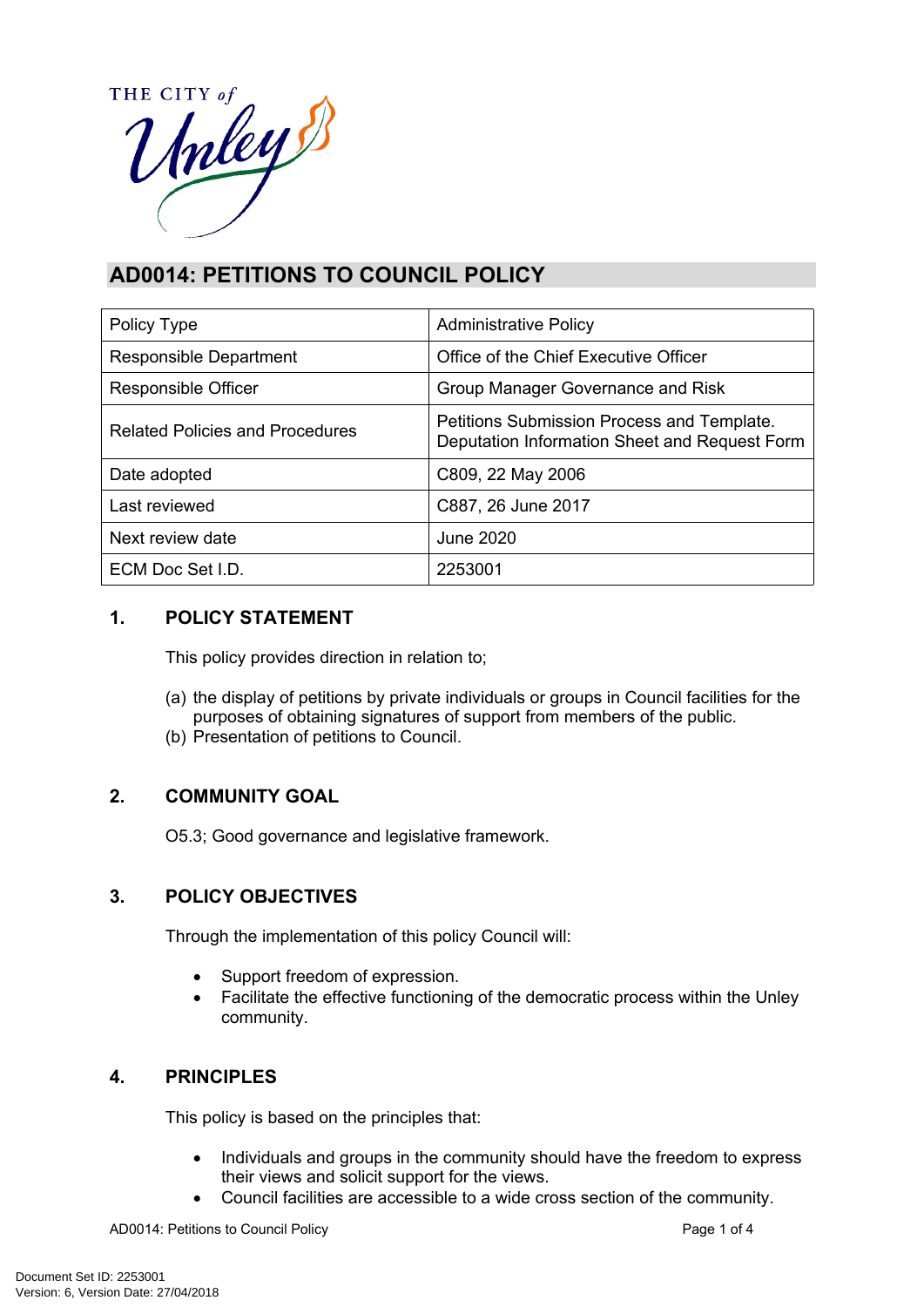- Presentation of petitions to government and civic authorities is a legitimate activity which underpins the democratic process of government.
- Council will not display petitions that contravene prevailing laws such as antidiscrimination.

### **5. POLICY**

The written petition must clearly set out the request or submission of the petitioners and will only be received at the Unley Civic Centre, 181 Unley Road, Unley.

Where the request is to display a petition which relates to a Council policy, function or activity, the applicant should be referred to the relevant manager to ascertain if the matter can be resolved prior to establishing a petition.

#### **Approval to display petition in a Council facility**

Council may allow a member of the public or group of persons to display a petition in a council facility for collection of signatures to promote a community cause.

When a legibly written petition is received by a Council Officer for display in any Council facility, approval must be sought from the Group Manager Governance and Risk to display the petition in the facility.

Petitions that contain certain material will not be accepted for display in a Council facility and petitioners will be provided with an explanation of why the request has been denied. Any one of the following criteria, but not limited to those listed, will be cause for a request to display a petition to be rejected:

- Contains abusive language.
- Contains remarks that could be deemed defamatory towards a person or entity.
- Unclear in its message / request.
- Not legible.
- Seeks to encourage illegal activity.

#### **Display of Petition**

If approval is given, the petition is to be displayed in a location that is accessible by members of the public utilising the facility. The following disclaimer is to be displayed prominently next to the petition display area:

*"Petitions displayed in Council offices/facilities are placed here by private individuals or groups for the purposes of obtaining signatures of support. The views expressed in the petition are not necessarily the views of the Council."*

The petition is to have a close off date. It is the responsibility of the lodger to remove the petition at this time. If after a further seven days the petition has not been removed, it should be removed by the relevant departmental manager or officer.

#### **Petition for presentation to Council**

A petition may be presented at a Council meeting for consideration by the Council. The process will follow the Local Government (Procedures at Meetings) Regulations 2013, Part 2, Division 2, Regulation 10.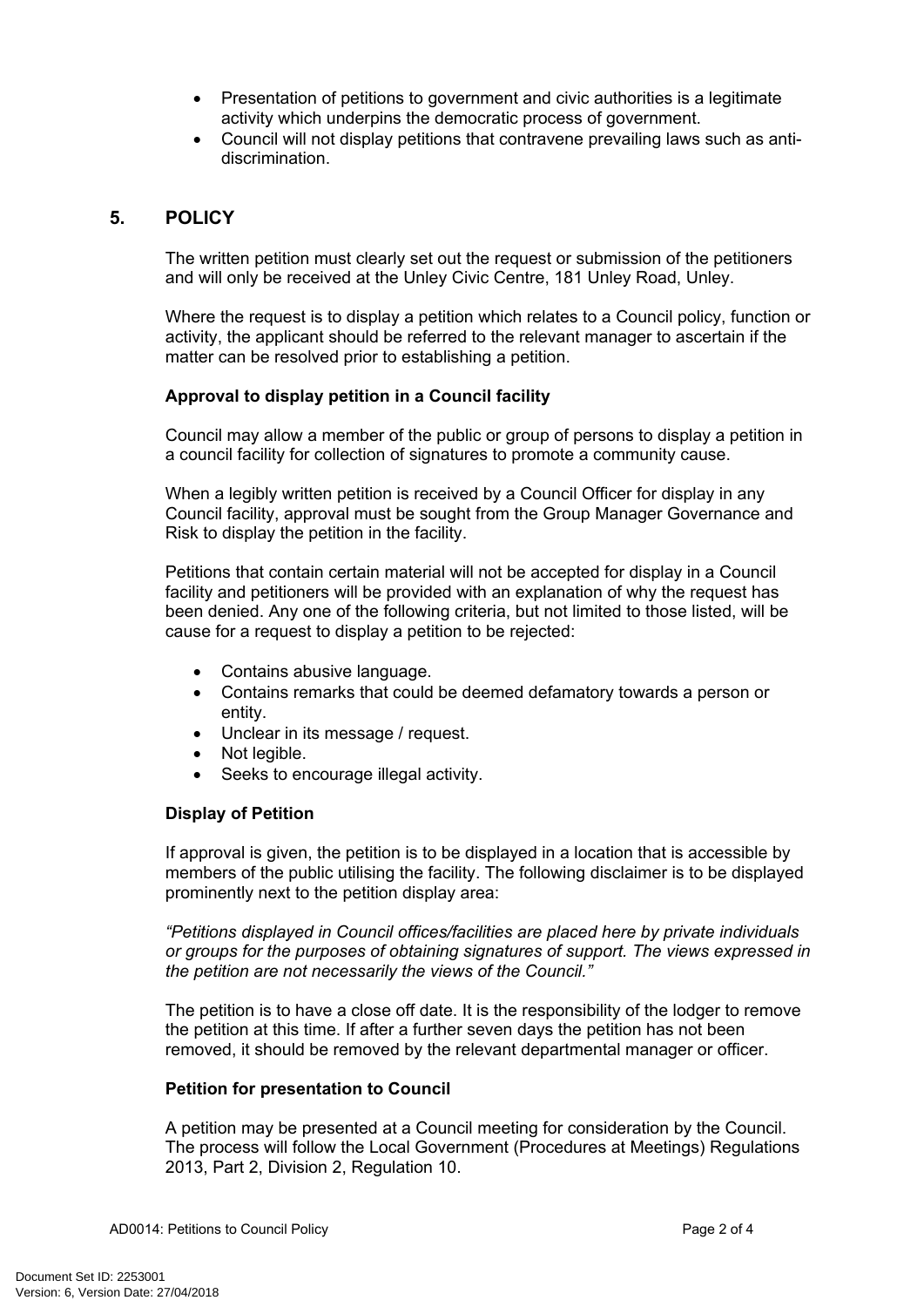Regulation 10 also provides for the submission of petitions to a Council Section 41 Committee by private individuals and groups.

The relevant Council Officer will be responsible for preparing a report to the next available Council meeting detailing the following:

- Summary of the petition.
- The number of signatures.
- Factual information in relation to the issue and intent of the position (such as the number of residents compared to non-residents, those that live on a particular road etc).
- The name of the person coordinating a response to the position.
- Any supporting information to assist Council and/or Committee members in assessing the petition such as site plans, photos etc.

Petitioners may address Council or a Council Section 41 Committee regarding a petition via the deputation process. Requests for a deputation must be in writing addressed to the Chief Executive Officer. Such requests will be considered by the Mayor (for Council meetings) or the Presiding Member (for Council Section 41 Committee Meetings). Deputations will be managed in accordance with Regulation 11 of the Local Government (Procedures at Meetings) Regulations 2013.

Elected Members are entitled to submit a Notice of Motion to Council with regard to any petition, but such a motion must be lawful and consistent with Council policies and the Regulations.

Any petition presented to a Council or Council Section 41 Committee Meeting forms part of the Council or Committee Agenda and as such is a public document. The *Local Government Act 1999* requires that it be displayed on the Council website and in hard copy at the Civic Centre. This means that names and addresses of petitioners are visible to the public. Access to or copies of council documents may also be requested under the *Freedom of Information Act 1991*.

### **Format**

Refer to Council's Petitions Submission Process and Template

( <http://www.unley.sa.gov.au/webdata/resources/files/Petitions%20template.pdf> ) for details on how to format and submit a petition and how it will be handled by Council. Further information can also be found in the *Local Government (Procedures at Meetings) Regulations 2013* ('The Regulations') and Code of Practice – Procedures at Meetings.

[http://www.unley.sa.gov.au/webdata/resources/files/COU4%20Code%20of%20Practi](http://www.unley.sa.gov.au/webdata/resources/files/COU4%20Code%20of%20Practice%20Meeting%20Procedures%20endorsed%20by%20Council%2026%20November%202012.pdf) [ce%20Meeting%20Procedures%20endorsed%20by%20Council%2026%20November](http://www.unley.sa.gov.au/webdata/resources/files/COU4%20Code%20of%20Practice%20Meeting%20Procedures%20endorsed%20by%20Council%2026%20November%202012.pdf) [%202012.pdf](http://www.unley.sa.gov.au/webdata/resources/files/COU4%20Code%20of%20Practice%20Meeting%20Procedures%20endorsed%20by%20Council%2026%20November%202012.pdf)

### **6. DEFINITIONS**

**Petition**: a written document that requests some action be taken by the target of the petition. A petition normally contains a statement of concern or grievance and is signed by citizens or groups. A petition which forms part of a Council or Section 41 Council Committee Agenda is considered by Council to be a public document and an official Council record.

**Section 41 Council Committee**: a Committee established by Council under Section 41 of the *Local Government Act 1999*.

AD0014: Petitions to Council Policy **Page 3 of 4** and 2 of 4